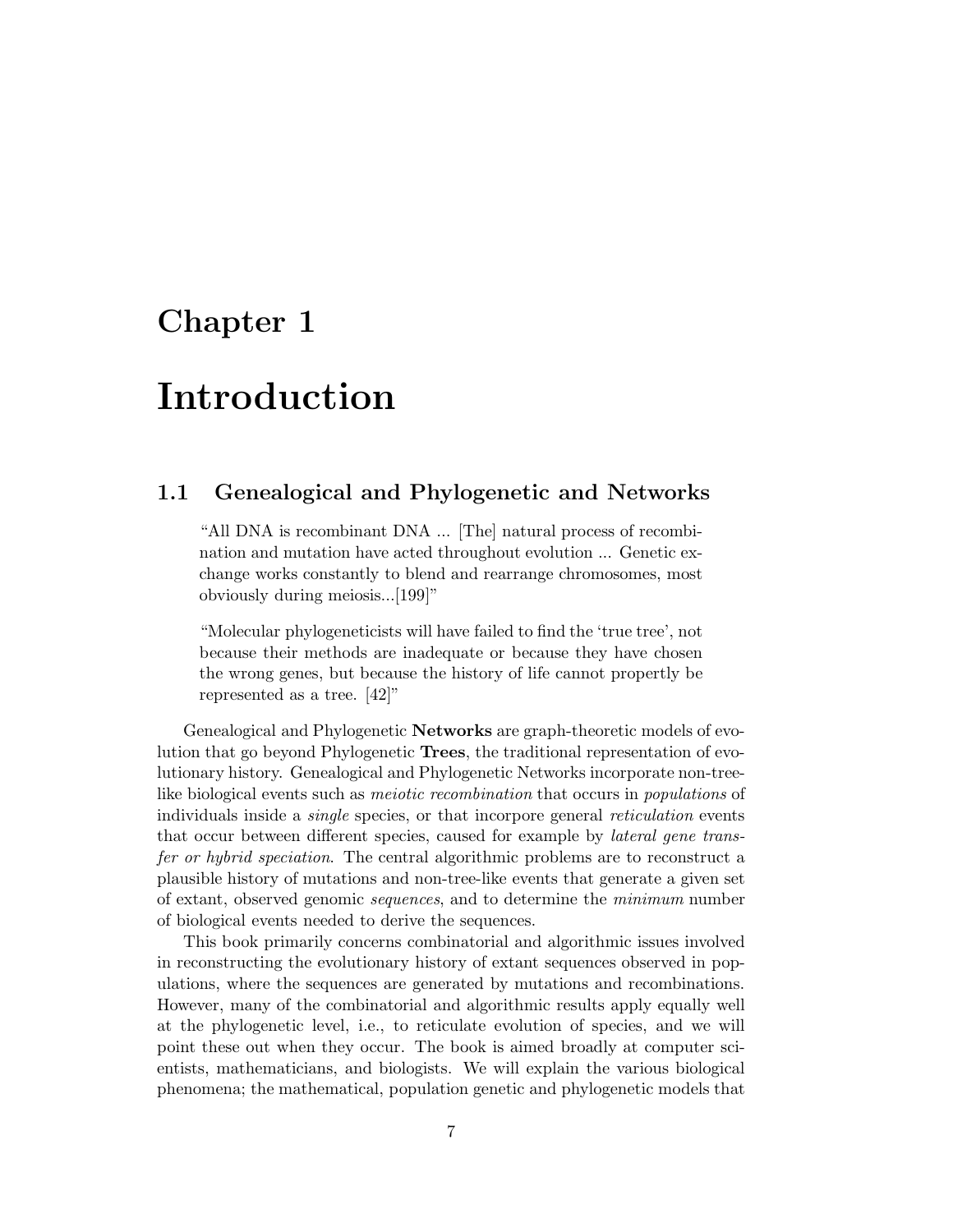capture the essential elements of these phenomena; the resulting combinatorial and algorithmic problems that derive from those models and from biological questions that are formulated in terms of these models; the theoretical results (both combinatorial and algorithmic) that have been obtained; related software that has been developed; and the results of empirical testing of that software on simulated and real biological data. In addition, we will explain some needed combinatorial and algorithmic background for those readers who might not be familiar with particular existing results or techniques.

## 1.1.1 Recombination and Genealogical Networks

Nature and history, through mutation, recombination, gene conversion, genome rearrangements, lateral gene transfer, admixture of populations, selection, random drift, etc. have "conducted" a huge number of experiments in which DNA has been mixed in different ways to create a vast variety of *mosaic* or *chimeric* genome sequences in current populations. These extant mosaic sequences can be queried in a wide variety of ways to address a large number of fundamental or applied biological questions and controversies.

The key biological event (along with point mutation) that creates mosaic genomes in populations (individuals in a single species) over relatively short periods of time, is meiotic recombination which, in every meiosis, takes the two "copies" of a chromosome in an individual and produces a third recombinant chromosome consisting of alternating segments (usually a small number) of the two chromosomes (see Figure 1.1). Any child of that individual then inherits such a recombinant chromosome. Similarly, recombination between the two "copies" of a chromosome in the other parent creates a different recombinant chromosome which is then passed down to the child. Considering recombination in all the prior generations, it follows that the genome that any individual inherits is a mosaic mixture and reflection of the DNA of all of an individual's ancestors. In this way, meiotic recombination is one of the principal evolutionary forces responsible for shaping genetic variation within a single species. It allows the rapid creation of hybrid chromosomes even without mutations at individual sites. This ability to rapidly create hybrid chromosomes is believed to be an important adaptive property, and hence through natural selection, recombination (and sexual reproduction) is a feature of all major Eukaryotic species.

Pedigrees We are interested in reconstructing plausible histories of mutations and recombinations that might have derived segments of chromosomal sequences observed in current populations. Such histories are not in the form of trees, but rather in the form of networks. To begin to explain the need for networks, we consider first the related issue of family pedigrees.

If we trace the ancestry of a person backwards in time, their two parental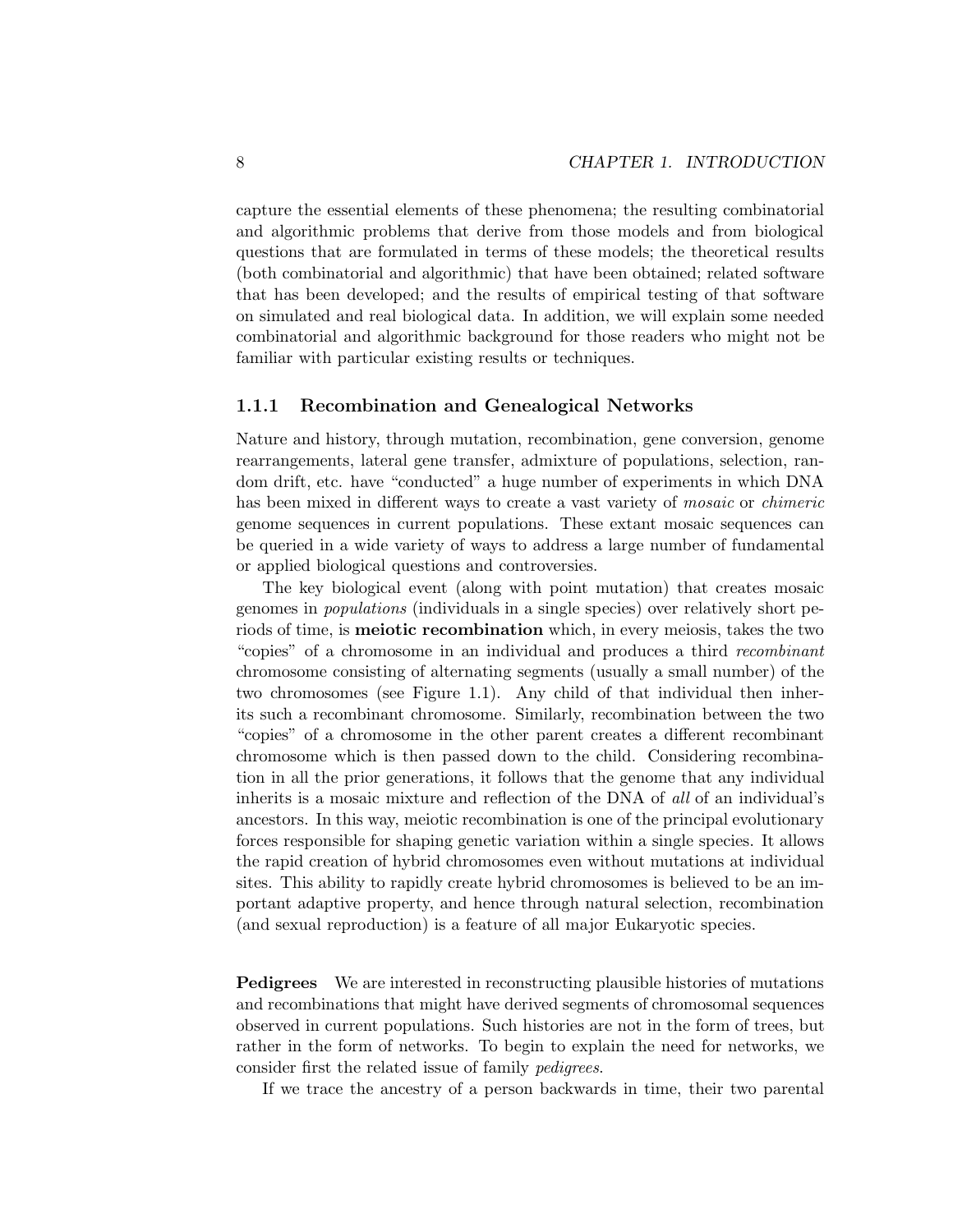## $\frac{1}{\sqrt{1-\frac{1}{2}}}$ **chromosome CGGCTTAGCA GGTATTAAC copy 2 recombinant ATCCTTAGCA TAAGGGAAC copy 1**

Figure 1.1: Recombination of two sequences creating a third, recombinant sequence. The recombinant chromosome is created from the boxed segments of the two chromosome copies. This example is wildly out of a scale, as the four segments are very short. In humans, the number of segments in a single recombinant chromosome is generally under ten, and so the true segments are much longer than in this example.

lines will expand into multiple lines (as parents expand to grandparents and great-grandparents, etc.) but some lines will eventually "coalesce", meaning that two distinct ancestors will have one or two common parents. See Figure 1.2. If the trace is far enough back in time, all of the ancestral lines of the individual, or a set of individuals, will coalesce to two common ancestors (one male and one female - the Adam and Eve of the sampled idividuals). It follows that the genealogical history, or pedigree, of a set of individuals will contain cycles and therefore cannot be represented in a tree; instead, the representation requires a network.

When we discuss recombination, it will be helpful to remember that the cycle in the pedigree of William and Harry is due to two things: first, that their father, Charles, had two parents, Elizabeth and Philip, and second, that the ancestral lines of Elizabeth and Philip eventually coalece.

Tracing the history of DNA segments with recombination We considered family pedigrees in order to introduce the notion of coalescence and ancestry cycles. But our main interest is in the history of DNA sequences rather than in families. So, we now shift attention back to chromosomes and recombination and to the cycles that arise in the generation of DNA sequences. Each individual contains two "copies" of each of several chromosomes, but we focus just on a single copy of a single chromosome (or chromosome segment) in a set of individuals. This is called the haploid case. Later, in Chapter ??, we will consider some problems related to the diploid case, i.e., where we consider the joint history of both copies of a single chromosome segment in a set of individuals.

We examine the transmition history of the single chromosome segment backwards in time, and we first assume that there is no recombination. In that case, each individual receives the particular chromosome segment from one only par-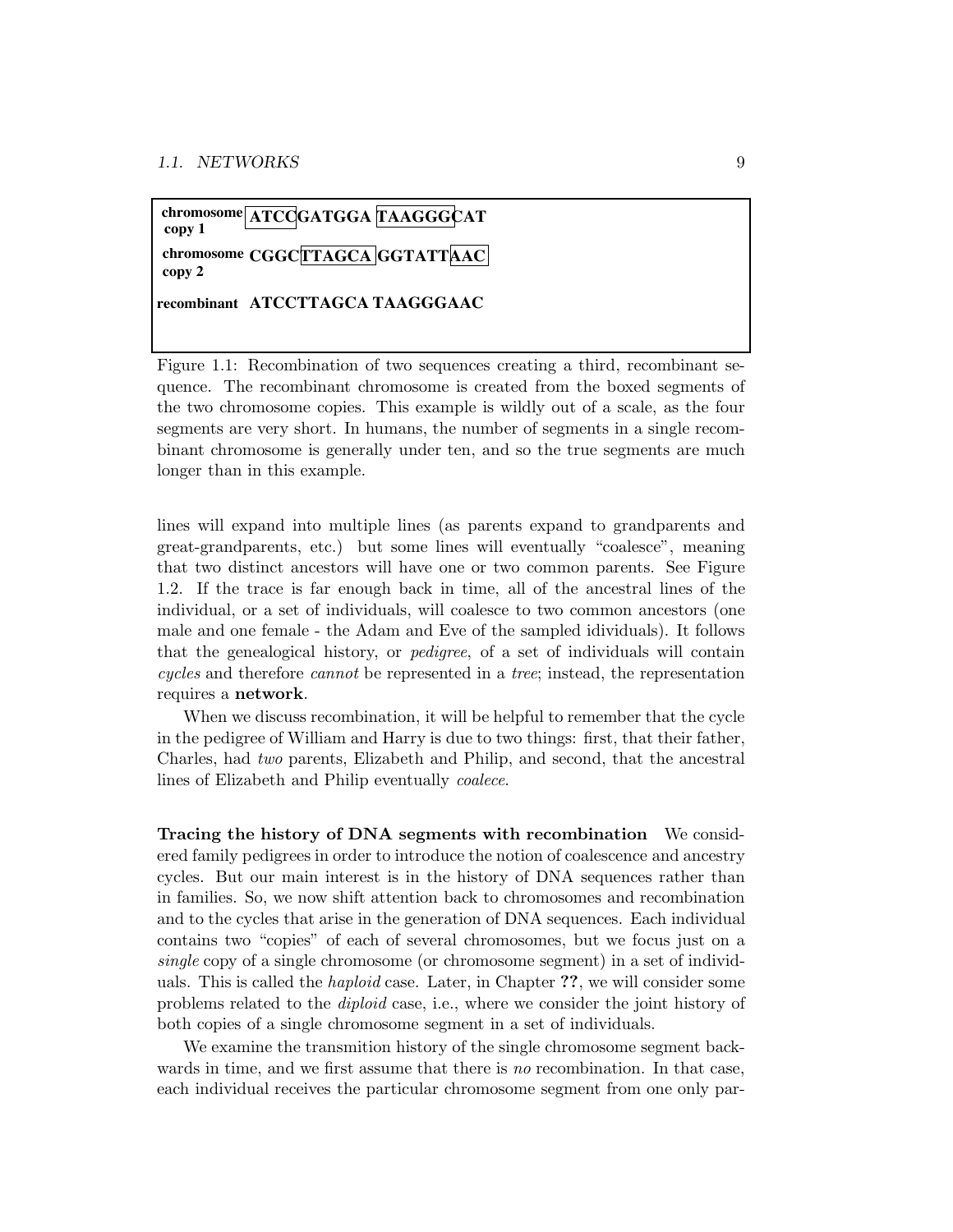

Figure 1.2: A partial pedigree of Princes William and Harry. (Note that the three females drawn opposite of Edward and the two Georges are not their mates.) William's and Harry's two parents, Princes Diana and Prince Charles, each had two parents, who each had two parents, etc. Following six generations back in time, William and Harry would have  $2^6 = 32$  ancestors in that generation, if they were all distinct. (With the exception of Diana, we only show the ancestors of William and Harry who are descendants of Albert and Victoria.) But in fact, William and Harry do not have 32 ancestors in the sixth generation back from them. In the sixth generation back from William and Harry, there are two coalescent events: Edward and Alice coalesce at a common father, Albert, and they coalesce at a common mother, Victoria. That is, Edward and Alice are full siblings with the same parents. These coalescences form a cycle in the pedigree. Cycles of this type in the Royal English family are responsible for the high prevelance of the recessive disease Hemophilia; Victoria and Alice were carriers, but none of their shown descendants were. Note that the pedigree would also have had a cycle if Edward and Alice had only been half-siblings, i.e., if they had only shared a single parent.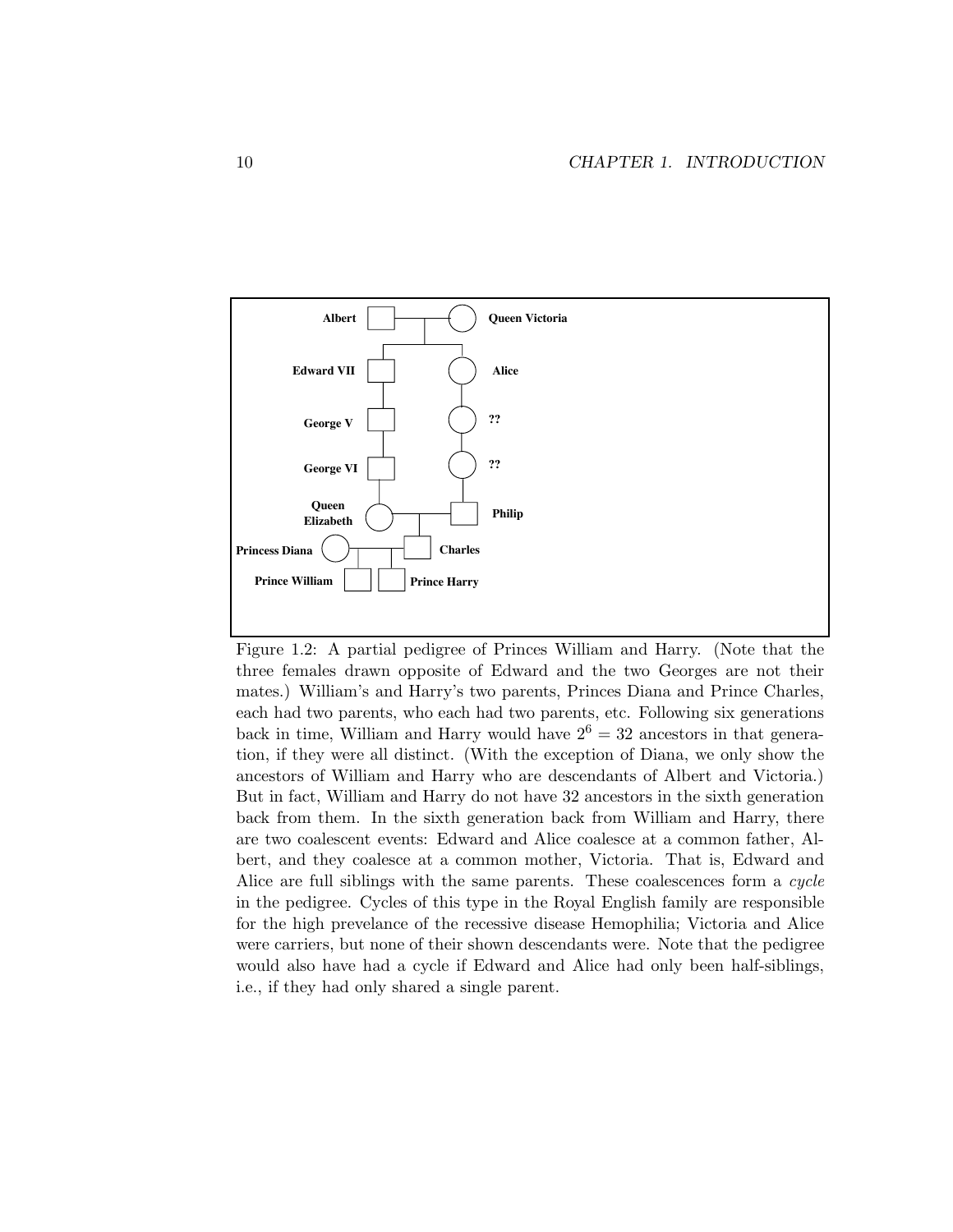#### 1.1. NETWORKS 11

ent, either their father or their mother. It follows that the transmission history of a single individual's chromosome segment forms a single path through the individual's pedigree. For example, Prince William might have received a copy of a chromosome segment from his father, Charles, who received the segment from Elizabeth, who received it from Albert through a path consisting of Edward, George V and George VI.

Now consider tracing, backwards in time, the transmition history of a single chromosome segment from each of two individuals. The transmition history of each of the two segments forms a path in the individual's pedigree, but just as the two individuals ultimately share a common ancestor in their pedigrees, ultimately the two transmission histories will coalesce at some common ancestor of the two individuals. Note that the point where the two transmission histories coalesce will be at or above the point where the the two individuals share a common ancestor in their pedigrees. More generally, the backwards transmission history of a set of chromosomes (one copy from each distinct individual in the set) will coalesce at one ancestor who is common to all of the individuals in the set.

Now we add in the fact of recombination, but still only consider the history of a single chromosome segment in a set of individuals. We also assume that no mutations occur in this history. However, even though we are considering the history of only a single chromosome segment (rather than histories of the two segments that each individual has), because of recombination, we have to pay attention to the fact that each individual actually contains two copies of each segment. Suppose, for example, that the segment is transmitted to the individual from the individual's father. Because of recombination, that segment might not have actually been transmitted to the father from one of his parents; rather, the segment might have been created by the father as a result of recombination (during meiosis) of the two copies of the segment that the father received from his parents.

To make the discussion concrete, consider a single copy of a chromosome segment that Prince Harry received, and assume that it was transmitted to Harry from his father, Charles. Charles might has received the segment in whole from either Elizabeth or Philip, but need not have. Instead, the segment that Charles transmits to Harry might have been created by Charles by recombining the segment Charles received from Elizabeth with the segment Charles received from Philip. We will suppose that this is the case. Further, we will assume that the segment Philip transmits to Charles is identical to the segment that Alice has, i.e., is transmitted from Alice to Charles, through two intermediate generations, without change. Similarly, we assume that the segment Charles recevied from Elizabeth was transmitted from Edward, through two generations, without change. Now to create a cycle in the historhy of Harry's chromosome segment, suppose that both Alice and Edward received an identical copy of that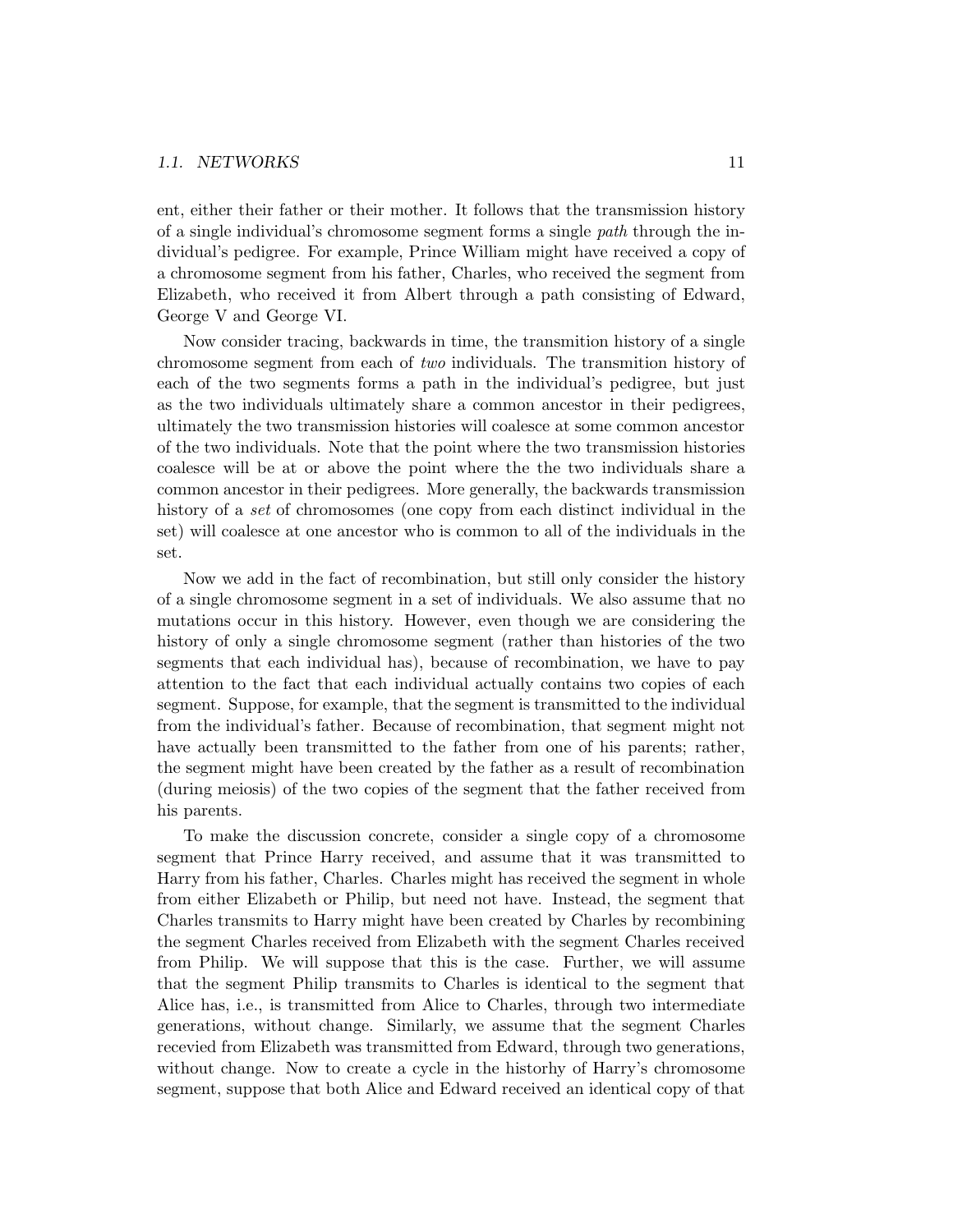segment from Victoria. Then the history of Harry's segment contains a cycle which starts with Victoria and ends with Harry<sup>1</sup>.

Because the transmition history, backwards in time, of a set of chromosome segments (one from each individual in the set) contains recombination events, and because the transmittion history ultimately coaleces at a single ancestor, the representation of that history will have cycles, and again cannot be represented by a tree; rather, its representation requires a network. This is analogous to the case of pedigrees, but different in biological detail: Prince Harry's pedigree contains a cycle because Charles has two parents whose lines eventually coalesced at a common ancestor (actually at two common ancestors, Albert and Victoria); the hypotheical history of one copy of one of Harry's chromosome segments has a cycle because of a recombination during meiosis that Charles experienced, and because the segment has a common origin with Victoria<sup>2</sup>.

The network that represents the history of chromosome segments (one from each individual in the set) is often called a "phylogenetic network" in the computer science literature, although the term "genealogical network" is more appropriate; the network is often called an "ancestral recombination graph (ARG)" or "coalescent with recombination" in the population genetics literature. We will give a more complete discussion of network terminology in Chapter 3, where we will develop more formal definitions of a *genealogical network* and of an *ancestral* recombination graph.

## 1.1.2 The Central Thesis

The true genealogical network that explicitly reveals the origin and derivation of the sequences in a current population, showing the locations of all the mutations and recombinations (both in the genome and in time), tremendously facilitates the use of genome data to address biological questions of interest, particularly those involving recombination3. Unfortunately, we cannot directly examine the past so we cannot know (for sure) the true genealogy of the extant

<sup>&</sup>lt;sup>1</sup>Note that even though Edward and Alice have the same parents, the cycle need not have started at that generation. This would happen, for example, if Alice recevied a copy of the segment from Albert and Edward received it from Albert. In that case, any cycle would start at a generation prior to Albert and Victoria.

<sup>&</sup>lt;sup>2</sup>An astute reader will observe that the copies of the segments received by Elizabeth and Philip will be identical, and hence their recombination will create another identical copy. That would lead to the question of why we care about the history. In fact, point mutations also occur in the history, so that the copies that Elizabeth and Philip receive will not be indentical, and the segment that Harry receives is likely different from any other segment in the history.

<sup>&</sup>lt;sup>3</sup>And recombination is of great interest throughout biology. In addition to, or through, its role in producing genetic variation, recombination is central in a large number of diverse biological phenomena (including some serious diseases), many of which may seem at first to be unrelated to recombination. A Google Scholar search (properly restricted) shows over one million articles concerning biological recombination.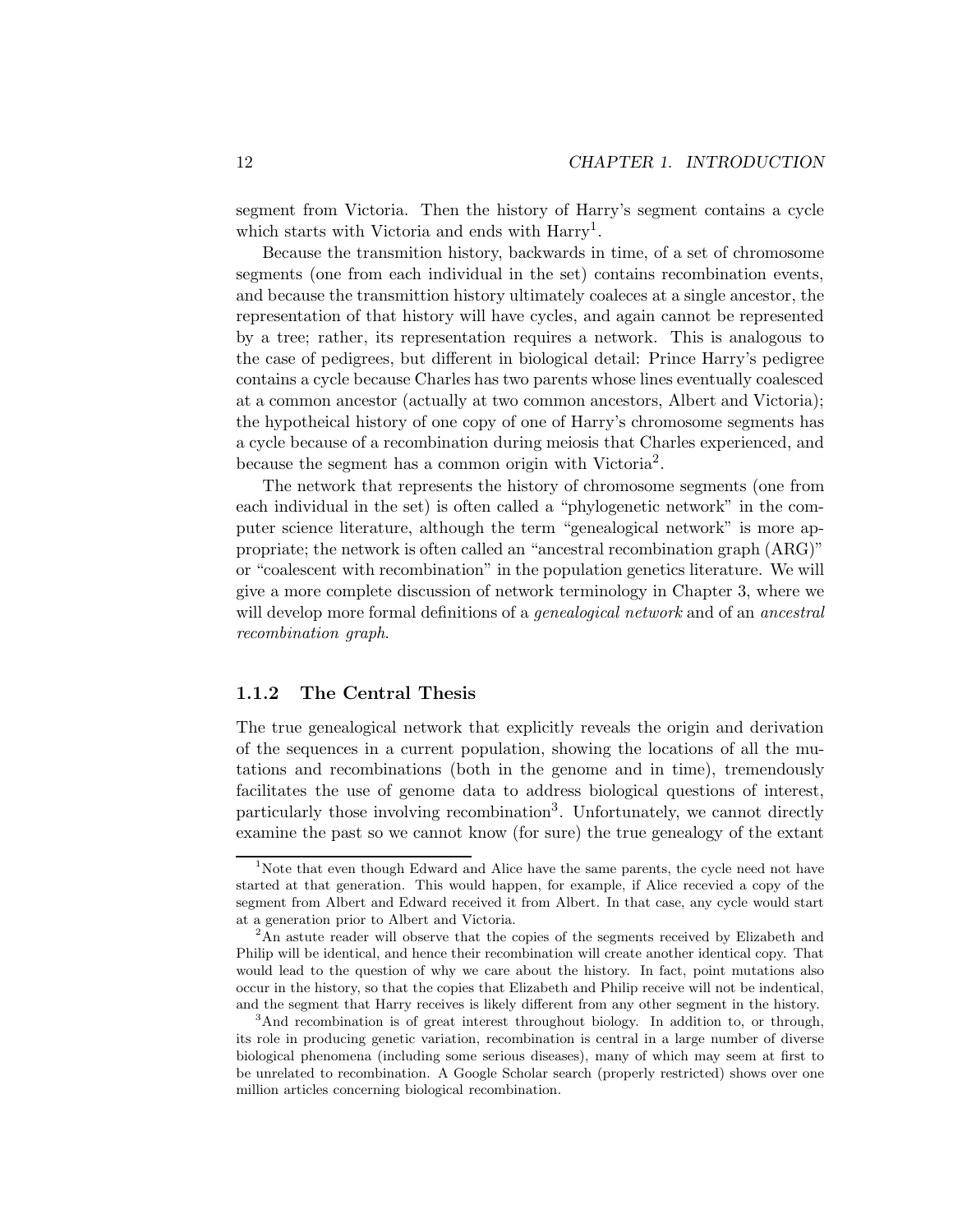sequences. However, a robust literature on *algorithms* that construct plausible genealogical networks, or deduce well-defined aspects of a genealogy, has developed, particularly in the last several years. Related questions about "hybridization networks", which are similar to genealogical networks but do not necessarily involve explicit sequences, have also been addressed. This algorithmic research has been encouraged by a growing appreciation by biologists that many evolutionary and population genetic phenomena must be represented by networks rather than by trees.

Even though we can never know for sure that an algorithm has deduced the correct genealogical network (or features of it), we will detail in this book that applications of these algorithms have correctly answered certain biological questions, suggesting that important parts of true genealogies are captured in or reflected by the computations. These applications go to the heart of the Central Thesis of this book, that

Explicit genealogical networks representing a derivation of extant sequences in a population can be effectively computed, and even if those networks do not perfectly capture the true history they can reveal parts of the history and give significant insight into important biological phenomena.

Problems of constructing genealogical networks from sequence data, or deducing features of such networks, are significantly more complex than for the analogous problems in trees, and the field of network reconstruction is much less developed than the field of tree reconstruction. But as more population genomic data accumulates, problems defined on networks will become increasingly important, and with those problems the importance of efficient, scalable algorithms will increase.

This book discusses algorithmic and mathematical results, most obtained in the last decade, concerning combinatorial structure of genealogical networks (sometimes extending to other phylogenetic networks). The algorithms exploit the structure, and are used to deduce information (sometimes only partial) about the networks, or are used to explicitly construct networks that generate observed sequences through the biological events of mutation and recombination (and sometimes other events). The networks serve as hypotheses for the true genealogical history of the extant sequences, and help to address fundamental biological questions, or are used in practical problems such as association mapping of genetic traits, location of recombination hotspots, and identification of SNP sites. Moreover, algorithms that create explicit networks form a complement, or an alternative, to methods based on the more commonly used numerical, statistical, measures that less directly reflect the underlying genealogy.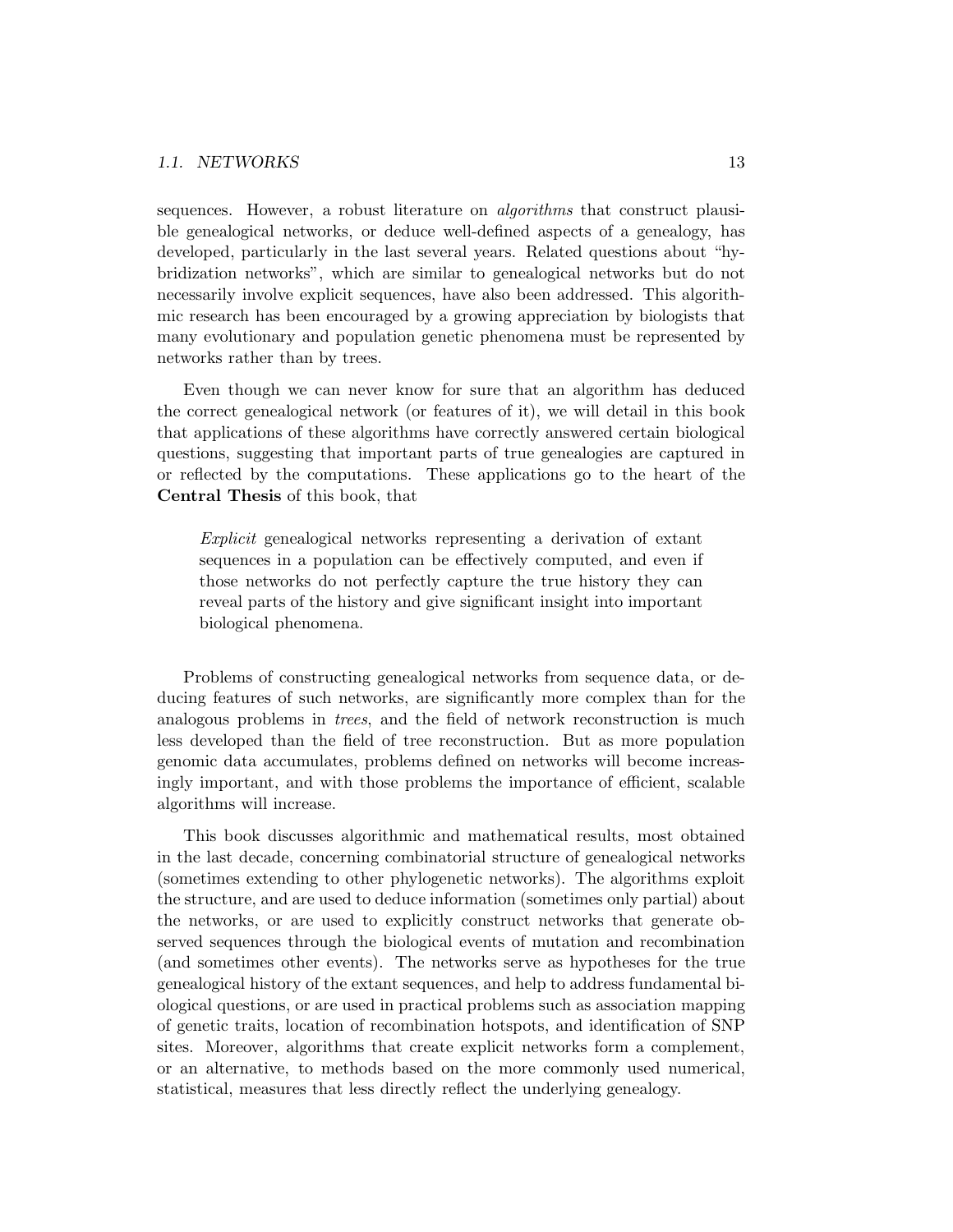## 1.2 Fundamental Definitions

The atomic objects of concern in this book are individuals in the context of population genetics, or species in the context of phylogenetics, or molecular sequences in the context of molecular evolution. Sometimes the particular biological context affects the mathematical models and the algorithmic problems that are defined on that model. However, many of the mathematical and algorithmic results we discuss in this book apply to all the biological models. We want to be as general as possible and so we will use a generic term for the objects of interest.

Definition In this book we will use the term taxa for the objects of interest, and taxon for an individual object.

Definition A *character* or *trait* is a discrete property or characteristic of a taxon. By "discrete", we mean that there is a finite number of states that a character can take  $\text{on}^4$ .

For example, if the taxon of interest is a human, the gender (male or female) of the taxon is a binary character taking on one of two possible states. As another example, the nucleotide  $(A, T, C, \text{ or } G)$  present at a particular site of a DNA sequence is a four-state character. The character would be binary if we only record whether the nucleotide at that site is a purine  $(A \text{ or } G)$  or a pyrimidine  $(C \text{ or } G)$ .

Note that the meaning of the word "character" in the context of evolutionary biology is different from the colloquial use of the word. In normal use, a character is a letter or a symbol in an alphabet, but in evolutionary biology a character is a trait of an individual. To confuse matters even more, a site in a DNA sequence can be considered as a character in the sense of evolutionary biology, but the four possible states of that character are characters in the colloquial sense of the word, i.e, in the four-letter DNA alphabet.

## 1.2.1 Mutation, Infinite Sites, and Binary Sequences

Definition A point mutation (or simply, mutation) at a single site is a change of state at that site which is independant of changes at any other site.

Note that a change of state due to a point mutation is distinct from a change of state due to recombination.

Genealogical networks represent the derivation of extant sequences which change due to both recombination and mutation. If unrestricted, mutation event alone (without recombination) can derive any set of sequences, but that derivation would not likely be biologically plausible. Therefore, we need a model of the mutations that are permitted in population sequence data.

<sup>&</sup>lt;sup>4</sup>There are also continuous characters where the number of states is not finite, but these are not of concern in this book.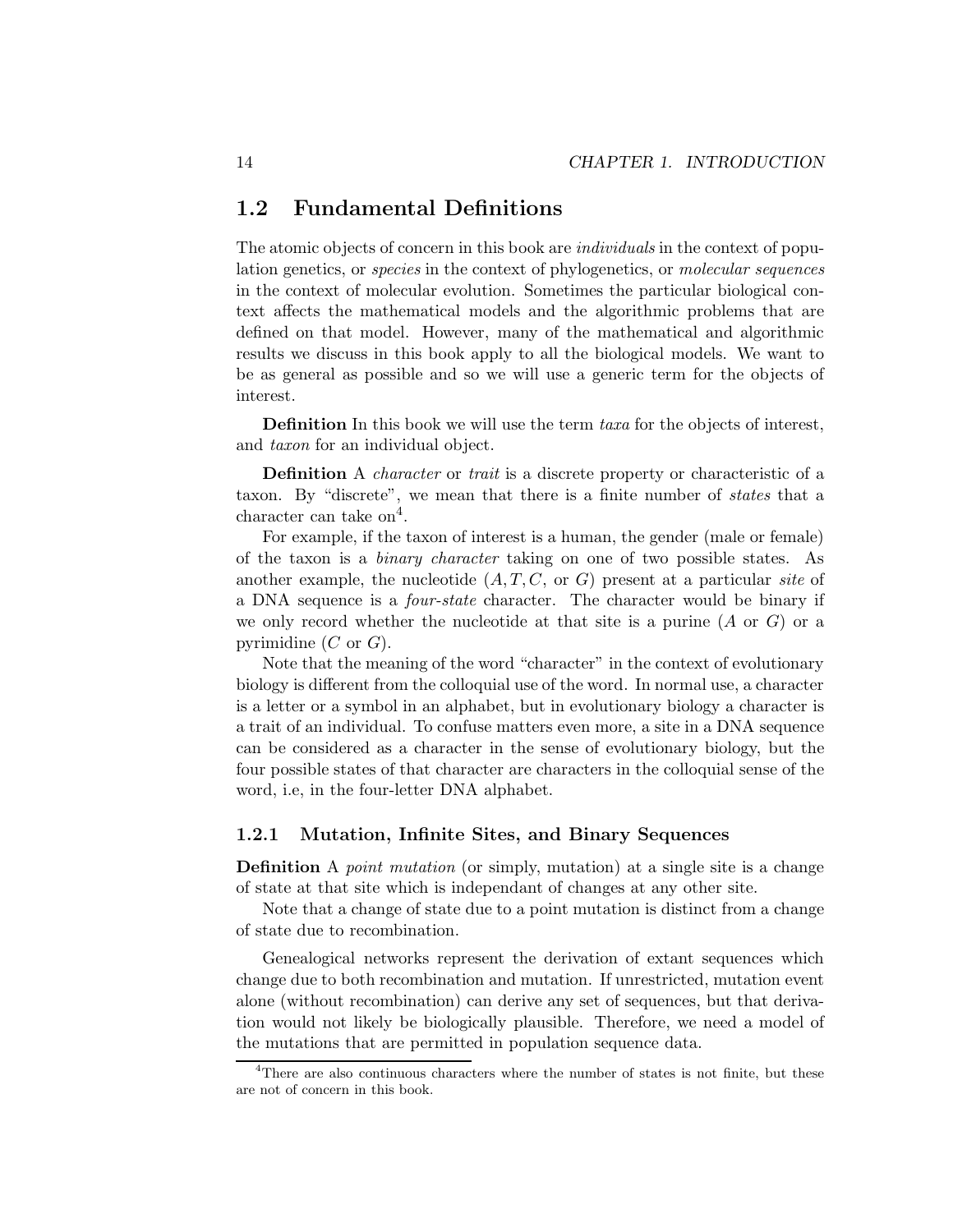#### 1.2. FUNDAMENTAL DEFINITIONS 15

The most commonly used mutation model in population genetics is the infinite sites model where any site (in the sample) can mutate at most once in the entire studied history of the sequences. The theoretical justification is that the studied history of a sample covers a relatively short time and mutations occur at random positions, so a mutation at a given site is a low frequency event. The probability that a mutation occurs twice at a site is so low that multiple mutations can be ignored<sup>5</sup>.

The infinite sites model implies that each site in any of the studied sequences can take on only two states, the ancestral and the derived states, and hence the sequences we observe are binary sequences. The strongest current validation of the binary sequence model, and of the infinite sites model, comes from DNA sequence data where each site is a Single Nucleotide Polymorphism (SNP) site, i.e., a site where only two of the four possible nucleotides appear in the population (with a frequency above some minimum threshold) [23, 93]. In humans, and other well-studied organisms [59], millions of SNP sites have been found and cataloged, most prominently by the International HapMap Project [29, 30], the Human Genome Diversity Project [118], and the One Thousand Genomes Project [31].

Note that the assumption of binary sequences is not the assumption that the DNA alphabet has been reduced from four letters to two. The DNA alphabet contains all four letters, but in the set of DNA sequences found in a population it is rare to observe more than two different letters (above a low frequency) at any given site. Any of the  $\binom{4}{2} = 6$  possible pairs of differing letters can appear at any site, and many of those pairs will appear in the sequence. But because at most two different letters are observed at any site, we can code each site as a binary character and use the alphabet of 0, 1 to represent the resulting sequence. See Figure 2.2 (on page 24) in Chapter 2.

The binary sequence assumption is also supported by morphological data in phylogenetics (representing the evolutionary history of species). There, a morphological character may be a "complex trait" caused by a succession of many uncharacterized molecular mutations. Since the complex trait requires several mutations, the probability is low that the trait will have evolved independently in different species, particularly in closely related species. Therefore, a complex trait that is common to several species is generally thought to have arisen once, in a species that is ancestral to all of the species containing that trait. However, not all complex traits are believed to obey this model, and it also believed that "convergent" or "parallel" independent evolution of highly valuable traits, such as flight or vision, has occurred.

<sup>&</sup>lt;sup>5</sup>The origin of the term "infinite sites" comes from the view of a genome as having a huge (essentially infinite) number of sites so that each successive mutation, occurring at a random position in the genome, occurs at a site where no mutation has occurred before. It follows that a mutation at any given site can occur at most once.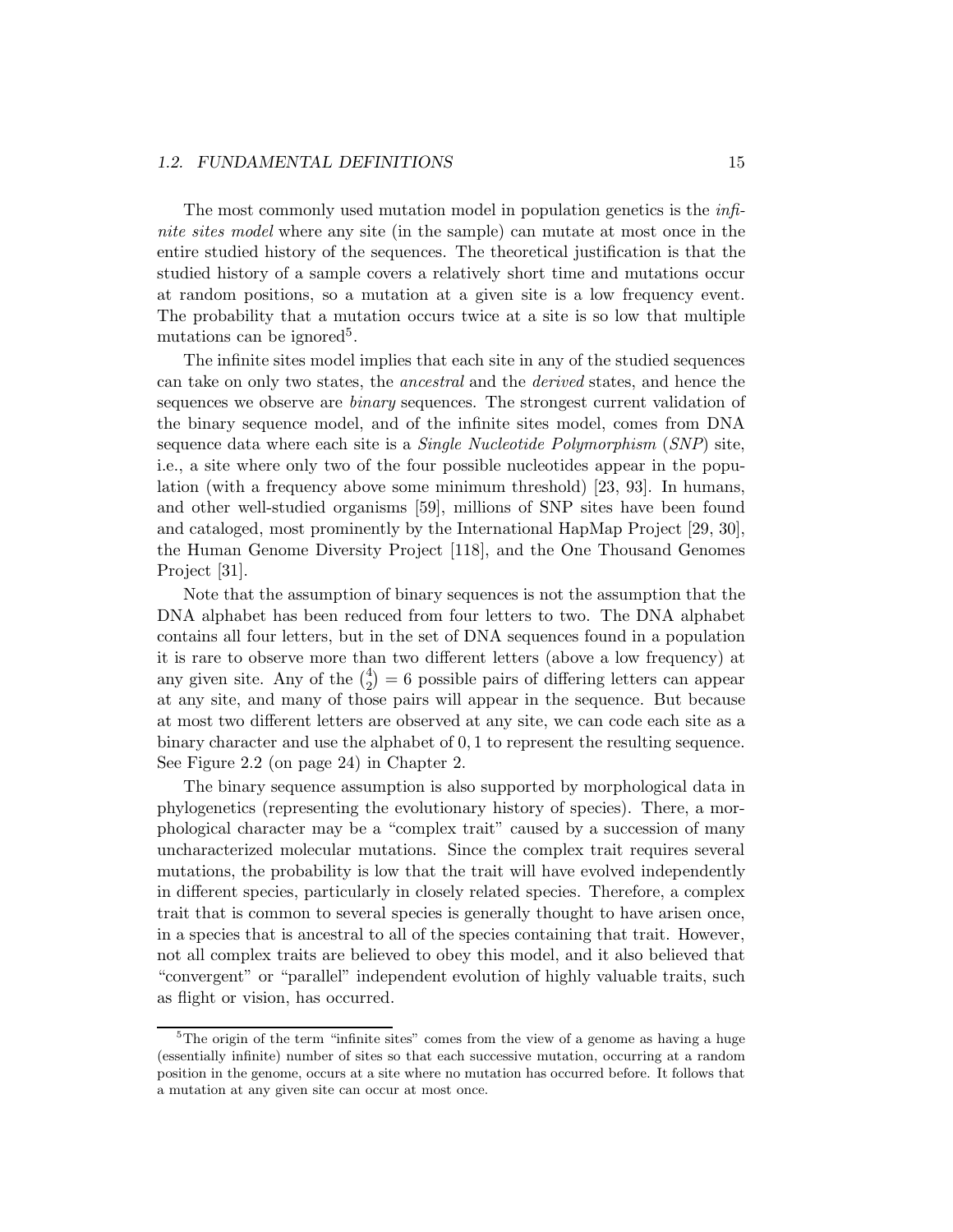#### 1.2.2 The observed data

The data for most of the problems of interest consists of a set of taxa and a set of binary characters, together with information on the state of each character for each taxon. This data is usually presented in the form of a *matrix M* whose rows represent taxa, and whose columns represent characters. Each cell  $(f, c)$  of M specifies the state of character c for taxon f. For example, see Figure 2.1 on page 22 showing a matrix M with five taxa and five characters.

When talking about the matrix  $M$  we will use the terms "taxon" and "row" interchangeably, and the terms "character", "column" and "site" interchangeably, choosing whichever term is most informative for the context. Further, the ordered entries in a row  $f$  of  $M$  can be considered to form a *sequence*, and so we have

**Definition** The sequence  $S_f$  for taxon f, or the sequence for f is the ordered sequence formed from the entries in row  $f$  of matrix  $M$ .

Given this definition, we will also consider  $M$  to be a set of sequences, as well as a *matrix* representing that set of sequences. Context will often determine whether M is a set or a matrix.

## 1.3 A Few Graph Theoretic Definitions

The principle combinatorial objects that we deal with in this book are graphs, and so we state a few basic definitions and facts about the kinds of graphs we will encounter.

**Definition** An *undirected graph*  $G = (V, E)$  is a combinatorial object consisting of a set of *nodes* (also called *vertices*)  $V$ , and a multi-set of *edges*  $E$ . Each edge in  $E$  is specified by an *unordered* pair of nodes from  $V$ .

**Definition** For an edge  $e = (u, v)$  in E, nodes u and v are called the endpoints of edge e.

For example, the undirected graph in Figure 1.3 panel a) has node set  $V =$  ${a, b, c, d, e}$  and edge set  $E = {(a, b), (a, c), (a, e), (b, d), (c, d), (c, e)}.$ 

The definition of an undirected graph allows an edge whose two endpoints are the same, creating a self-loop. The definition of an undirected graph also allows multiple copies of the same edge, creating parallel edges. This is the reason that  $E$  is formally a multi-set rather than a set. In this book, we do not need graphs with self-loops or parallel edges.

Definition An undirected graph without self-loop or parallel edges is called a *simple graph*. In that case,  $E$  is a set of edges.

**Definition** A directed graph  $G = (V, E)$  is defined by a set of nodes V, and a multi-set of *directed edges*  $E$ , where each directed edge is specified by an *ordered*